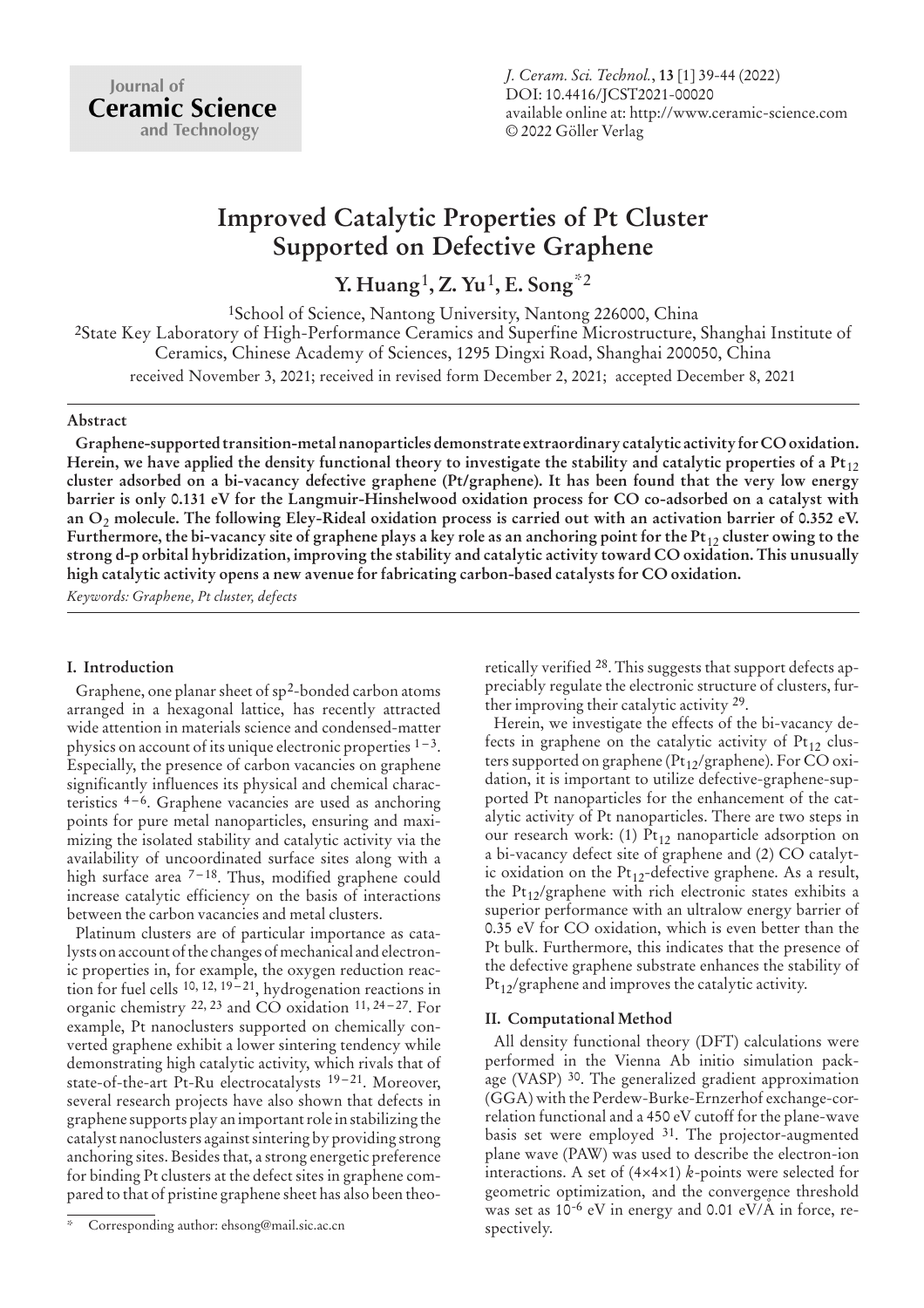A hexagonal graphene supercell (6 × 6 graphene unit cell) containing 70 atoms was introduced to model a system where two C atoms are removed. The modulus unit cell vector in the *z* direction was set to 20 A, which led to negligible interactions between the system and its mirror images. To investigate the minimum energy pathway (MEP) for CO oxidation, linear synchronous transit (LST/QST) and nudged elastic band (NEB) 32 tools were used, which have been well validated to find TS and MEP. The adsorption energy *E*ad between the adsorbate and Pt/graphene is defined as:

 $E_{\text{ad}} = E_{\text{substrate+adsorbate}} - (E_{\text{substrate}} + E_{\text{adsorbate}}) \tag{1}$ where the subscripts t, Pt/graphene, and adsorbate denote the total energies, and the energies of the corresponding substances.

#### **III. Results and Discussion**

Fig. 1a shows the schematic geometrical configuration of the Pt<sub>12</sub> cluster adsorbed on graphene (Pt<sub>12</sub>/graphene). In accordance with previous work 33, we designed the Pt12 cluster adsorbed on defective graphene. The Pt clusters prefer to sit on a bi-vacancy site to develop bonds with nearby C atoms of graphene. The lattice mismatch between Pt atoms that are directly bonded to the C atoms is elongated by  $0.13$  Å, which may contribute to its stability, as in the case of the defective-graphene-enhanced stability of metal nanoclusters <sup>12, 25, 34-36</sup>. The average bond length between the neighboring Pt and C  $(l_{\text{Pt-C}})$  is about 2.218 A, and the distance between the  $Pt_{12}$  cluster and the graphene sheet is around 2.233 A. Meanwhile, there is about 0.369*e* charge transfer  $(Q)$  from the Pt<sub>12</sub> cluster to the defective graphene sheet according to Hirshfeld charge population analysis, and the adsorption energy of  $Pt_{12}$ cluster is 3.293 eV. Obviously, different electron affinities of  $Pt_{12}$  cluster and C change the electron distribution of the  $Pt_{12}/graphene$  system. Therefore, we show that the carbon vacancies or dangling bonds of carbon atoms significantly enhance the stability of  $Pt_{12}$  clusters on defective graphene, and regulate the electronic structure of  $Pt_{12}$ clusters.

To gain a deeper insight into the electron structure of  $Pt_{12}/$ graphene, the partial density of states projected on Pt-5*d* and Pt-6*s* orbitals and neighboring C-2*p* orbital is plotted, as shown in Fig. 1d. Owing to the formation of C-Pt bonds and charge transfer from Pt to C, Pt-6*s*, Pt-5*d*, and C-2*p* orbitals are strongly hybridized at around deep level -4 ∼ -6 eV. In addition, the high density of states is localized around  $E_F$  while the localized Pt-5*d* orbital is important to activate reactants to lower the CO oxidation barriers.

Herein, we first consider the adsorptions of CO and  $O<sub>2</sub>$ with  $Pt_{12}/$ graphene, respectively. Fig. 1b shows the most stable end-on configuration of CO on  $Pt_{12}/$ graphene system with  $E_{ad}(CO) = -2.857$  eV. Meanwhile, there is about 0.075*e* charge transfer from Pt<sub>12</sub>/graphene to CO, which subsequently leads to the elongation of  $l_{C-O}$  from 1.131 to 1.172 A. As shown in Fig. 1e, strong hybridization between Pt-5*d* and CO-2p orbitals is observed at around -4 ∼ -2 eV from the computed PDOS. This indicates that the variation in bond strength is caused by CO 2p and Pt-5*d* coupling; namely, the stronger this coupling is, the stronger the CO-metal bonding is <sup>37</sup>.

In Fig. 1c, for  $O_2$  adsorption on  $Pt_{12}/$ graphene, the most energetically favorable configuration is parallel to the graphene sheet forming the chemical bond with the Pt (top site) where  $E_{ad}(O_2) = -1.061$  eV, which is also favorable compared to the end-on configuration of CO. Meanwhile, there is about 0.197  $e$  charge transfer from  $Pt_{12}/graphene$ to  $O_2$ , elongating  $l_{\text{O1-O}}$ , from 1.213 to 1.287 A. For this case, the apparently strong hybridization between Pt-5*d* and O<sub>2</sub>-2p orbitals is observed at around -2 ~ 0 eV (Fig. 1f).



Fig. 1: Top and side views of the geometric (a-c) and electronic (d-f) structures of Pt/graphene, CO on Pt/graphene and O<sub>2</sub> on Pt/graphene. The blue, small gray and red ball represents the Pt, carbon and oxygen atoms, respectively. (c) Spin-polarized local density of states projected on Pt-5*d* (red), Pt-6*s* (blue) and CO-2*p* (black for neighboring carbon atoms) orbital curves. The Fermi level is set to zero.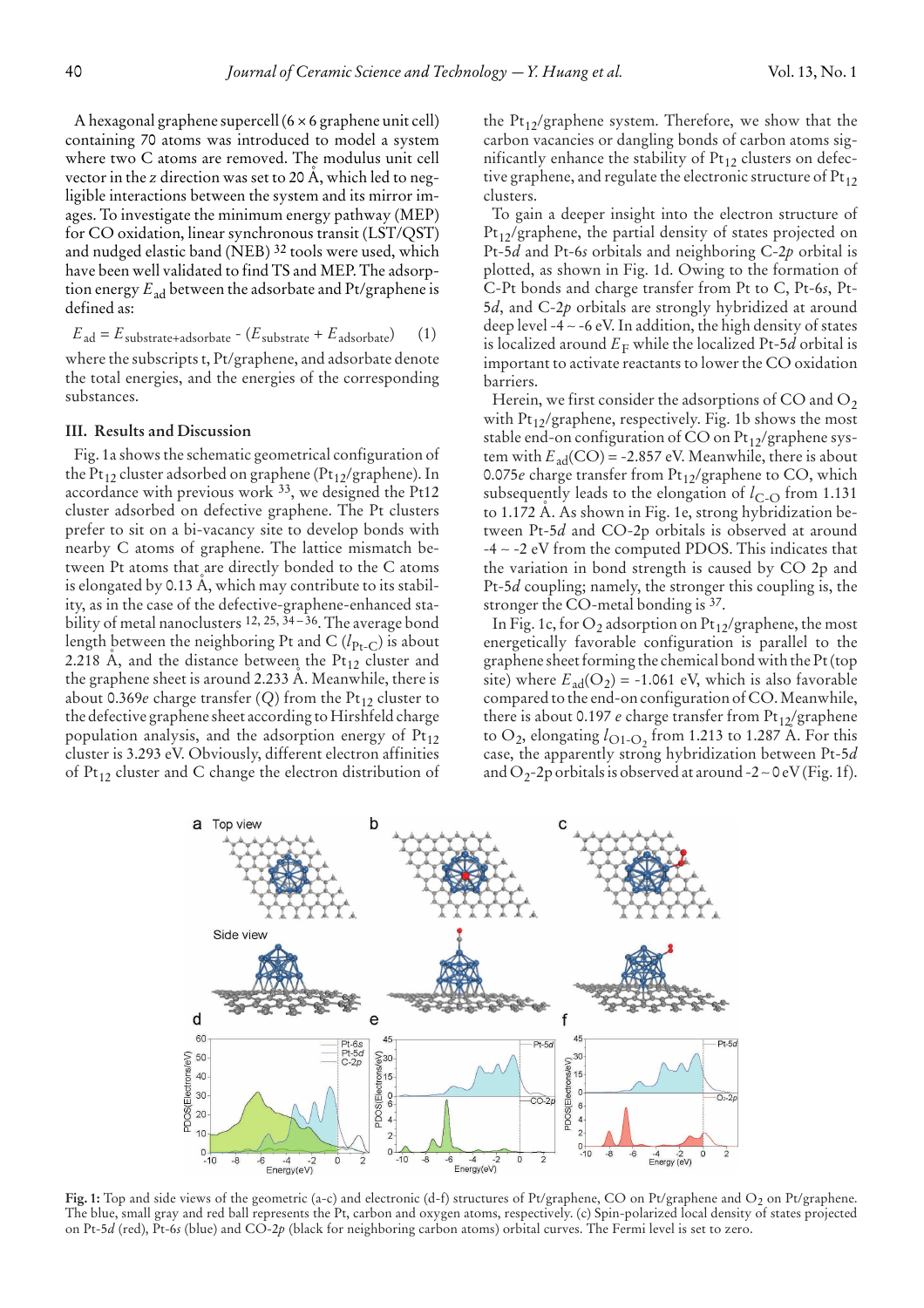Owing to the CO interacting with the  $Pt_{12}/graph$ ene much more strongly than  $O_2$ , the Pt<sub>12</sub> cluster on graphene prefers to be covered by the CO molecule when CO and  $O<sub>2</sub>$  are co-adsorbed, which is also an exothermic process with  $E_{ad}(CO+O_2) = -3.647$  eV, being larger than  $E_{ad}(CO)$ and  $E_{ad}(O_2)$ . Actually, the stronger bonding strength between the adsorbates and the catalyst efficiently facilitates associated product formation 38, 39. In addition, there is about 0.230*e* charge transfer (*Q*) from the  $Pt_{12}/graph$ ene sheet to the  $CO+O<sub>2</sub>$ . Besides, the most stable adsorption site of  $CO_2$  on Pt<sub>12</sub> (end-on configuration) with  $E_{\text{ad}(CO_2)}$ = -0.143 eV based on screening of various possible adsorption sites. which reveal a weak adsorption of  $CO<sub>2</sub>$  and can easily be desorbed from Pt<sub>12</sub>/graphene.

For CO oxidation, there are two well-established reaction mechanisms [Langmuir-Hinshelwood (LH) and Eley-Rideal (ER)] between adsorbed CO and  $O_2$ 26, 34, 38 – 44. Based on the above discussion, it has been shown that both the  $O_2$  molecule and CO molecule could efficiently adsorb on the  $Pt_{12}$  cluster anchored on graphene. Considering the fact that the bonding energy for CO adsorption is stronger while it is relatively weak for  $O_2$  adsorption, the co-adsorption configuration of CO and O as for the initial states could be feasible. Thus, LH reaction of  $CO + O_2 \rightarrow OOCO \rightarrow CO_2 + O$  as an initial state, ER reaction of CO + O  $\rightarrow$  CO<sub>2</sub> is followed. In order to search for the minimum-energy pathway (MEP), we further screened the most stable co-adsorption configuration as an initial state (IS1), where CO and  $O_2$  are nearly perpendicular to the graphene sheet, respectively (Fig. 2a). Especially, the final state (FS) consists of a  $CO_2$  molecule physisorbed on  $Pt_{12}/$ graphene with a chemisorbed atomic O nearby (Fig. 2c). In addition, the local configurations of the reactants on  $Pt_{12}/graph$ ene at each state along MEP are also shown in Fig. 3.



**Fig. 2:** Top and side views of the geometric structures of the initial state (IS1), transition state (TS1), final state (FS1), initial state (IS2), transition state (TS2) and final state (FS2) at each state along MEP.

As shown in Fig. 3, this reveals the minimum energy path obtained with the NEB method for the co-adsorption configuration. The Langmuir-Hinshelwood (LH) oxidation process 9, 26, 34, 44 preferably proceeds with a small activation energy of 0.131 eV (Fig. 3a). The structure of the initial co-adsorption configuration (IS1) would form the close co-adsorption configuration, the elongation of  $O1-O_2$  bond length (transition state TS1), and the formation of a  $CO<sub>2</sub>$  molecule via combining the CO molecule with an O atom (FS1), and finally the movement of the single O atom to its best adsorption site on Pt cage (Fig. 2a-c). Once CO and  $O_2$  are co-adsorbed on Pt12/graphene, one oxygen atom O approaches C of CO and reaches TS1. The energy barrier *E*<sup>r</sup> along MEP is estimated to be 0.131 eV. Meanwhile, a peroxo-type O1-  $O_2$ -C-O complex is formed above the Pt<sub>12</sub> cluster. There is about 0.380  $e$  charge transfer from the  $Pt_{12}/graph$ ene sheet to the O-O-C-O complex. The bond length  $l_{\text{O-O}}$ increases from  $1.287$  to  $1.540$  Å in this exothermic process. The reaction continuously proceeds from TS1 to FS1 where  $CO_2$  is formed, leaving an atomic O1 adsorbed on the Pt12/graphene. There is about 0.204 *e* charge transfer from the Pt<sub>12</sub>/graphene sheet to the O1 (-0.283  $e$ ) and CO<sub>2</sub> (0.079 *e*). Thus, the Pt clusters on graphene contribute to catalyzing the CO oxidation. The preadsorbed elongated pre-oxygen molecule could be activated by a low energy barrier to decompose and offer oxygen atoms for the CO oxidation. The  $CO<sub>2</sub>$  is quite inert and prefers to desorb from the  $Pt_{12}/grap$ hene system owing to the weak adsorption. An oxygen atom adsorbed on the anchored Pt cluster, the byproduct material of the LH oxidation, would prepare to oxidize a succeeding CO molecule.

As shown in Fig. 2d-f, the Eley-Rideal (ER) reaction could proceed after the LH reaction. As shown in Fig. 2d, the CO molecule approaching the preadsorbed O atom from the faraway site (IS2) would form the chemical adsorption configuration (transition state TS2), then develop a bond with the O atom to form a  $CO<sub>2</sub>$  molecule (FS2). The ER reaction can be driven by activation energy as low as 0.352 eV, which can be easily overcome in the reaction process. It could be concluded that the CO and  $O_2$  co-adsorption configuration controls the oxidation with a small perturbation to start the LH reaction, followed by the ER reaction to reach the final production of an intact anchored Pt cluster on graphene, realizing the catalytic CO oxidation circulation. Thus,  $CO<sub>2</sub>$  can be easily desorbed from the Pt/graphene system owing to the weak adsorption. In a comparison with several previous works 45 – 47, it has been found that the largest  $E_r$  = 0.353 eV is much lower than that of commonly used catalysts such as Pt 48 – 56, Pd 52, 54 – 59, Rh 52, 54 – 56, 60 – 63, Au 64 – 68, etc., merely around 1.00 eV. Note that the values for Au/graphene and Fe/graphene systems are 0.31 eV and 0.58 eV 38, 39.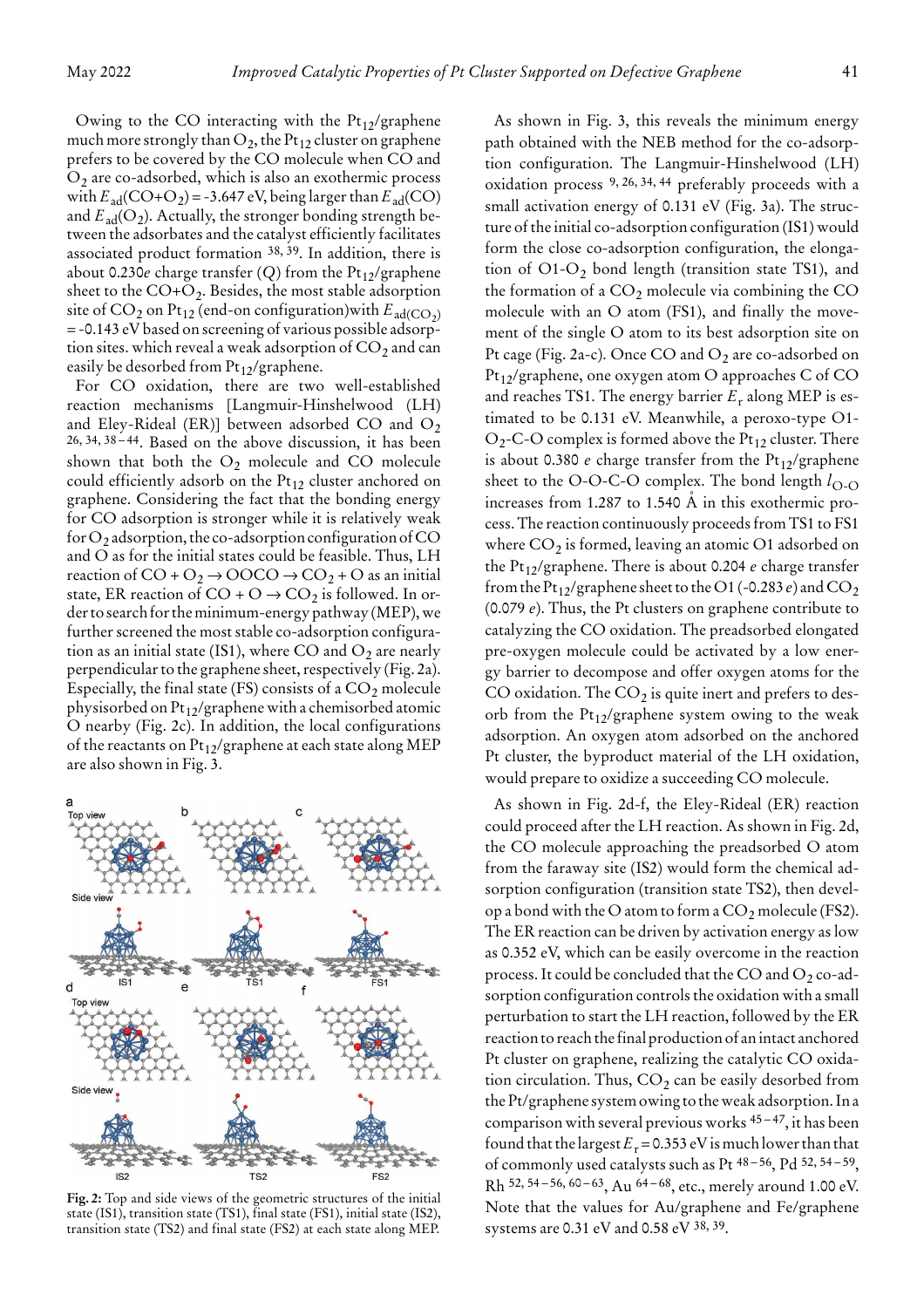

**Fig. 3:** Schematic energy profile corresponding to local configurations of the adsorbates on Pt/graphene at each state along the minimum-energy pathway (MEP). In the first step, corresponding structures include IS1 (a), TS1(b) and FS1(c) along MEP via  $CO + O_2 \rightarrow$  $OOCO \rightarrow CO<sub>2</sub>+O$  route. (e-h) In the second step, corresponding final structures include O atom on Pt/graphene (e), IS2 (d), TS2(e) and FS2(f) for  $CO_2$  formed on Pt/graphene via  $CO + O \rightarrow CO_2$ route. All energies are given in respect of the reference energy.

To gain more insight into the origin of the high activity of the Pt/graphene system, we have investigated the electronic structures as the LH reaction progresses. As discussed above, the partially occupied Pt-5*d* orbital, being crucial for the activity, is localized around  $E_F$  owing to the interaction between the  $Pt_{12}$  and graphene. Fig. 4 shows the electronic local density of states (LDOS) projected onto the C-O and O-O bonds, as well as the *d*-projected LDOS of Pt in IS, TS1 and FS1 of the LH step, respectively. The *s*- and *p*-projected LDOS of Pt<sub>12</sub> and *p*-projected LDOS of C have no significant change as the reaction progresses and are thus not shown here. Upon CO and  $O_2$  co-adsorption,  $Pt_{12}$ -5*d* orbital is partially occupied in IS1 configuration with the charge transfer between Pt and adsorbates. Owing to the strong hybridization with Pt-5*d* orbital, the chemical bond between CO and  $O_2$  is formed. In Fig. 2b (TS1), the 2p orbital of CO and  $O_2$  is broadened and more involved with Pt-5*d* orbital, compared with Fig. 2a, which contributes to weakening the O-O bond. From TS1 to FS1, this indicates that the 2p orbital of  $CO<sub>2</sub>$  is weakly hybridized with Pt-5d orbital around -6∼-4 eV owing to the physical interaction between the  $CO<sub>2</sub>$  and Pt<sub>12</sub>/graphene. For comparison, the O-2p orbitals have strong hybridization with Pt-5d orbital near the  $E_F$  (-2∼0 eV). In Fig. 4d, for the C-O species on Pt/graphene, the CO-2p orbital is weakly hybridized with Pt-5*d* orbital due to the far distance from the Pt cluster. From IS2 to TS2, the CO-2p orbital is gradually strongly hybridized with Pt-5d orbital, leading to the decrease of the bond from the O atom and CO (TS2), finally forming the O-C-O bond length close to the value of  $l_{C-O}$  of an isolated  $CO_2$  molecule. Thus, Pt- $5d$  orbital dominates the interaction between CO and  $O_2$ on the Pt/graphene system.

In light of the above discussion, we conclude that CO oxidation on Pt/graphene may be characterized as a twostep process: LH reaction initiates CO oxidation with *E*<sup>r</sup> = 0.131 eV, followed by the ER reaction with  $E_r$  = 0.352 eV energy barrier. The two reaction steps could proceed rapidly because of the low  $E_r$  values involved.



Fig. 4: Spin-polarized local density of states (LDOS) projected onto CO+O<sub>2</sub>, OCOO, CO<sub>2</sub>+O on the Pt/graphene (Fig. 2a-c), together with the CO+O, OC-O, CO2 on the O-Pt/graphene (Fig. 2d-f). Black solid curve, C-O on Cu/graphene; blue soled curve, O1-O2 on Pt/graphene; red curve, *d*-projected LDOS of the Pt atom. The Fermi level is set to zero. .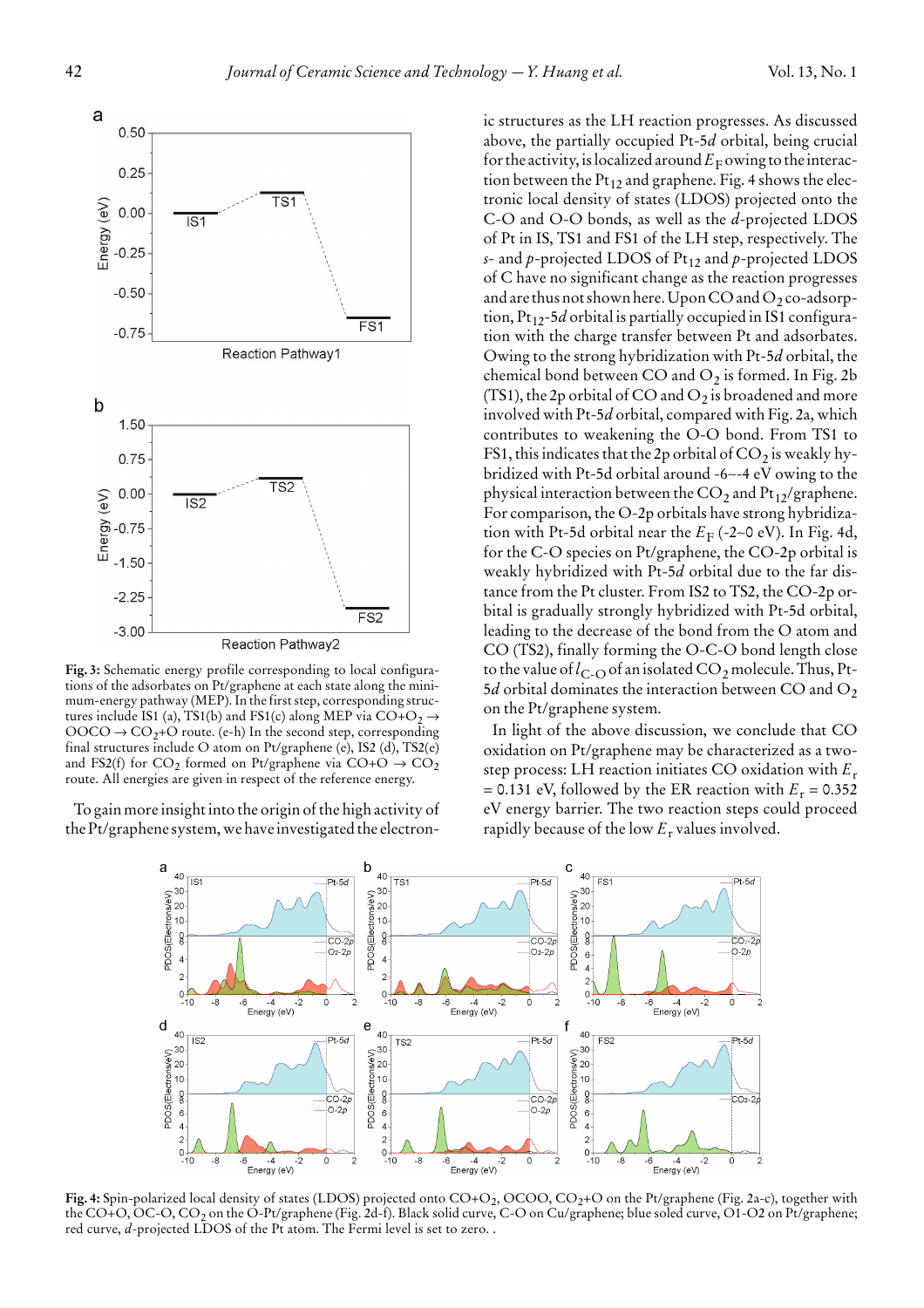#### **IV. Conclusions**

In summary, we performed DFT calculations to investigate the reaction mechanism of CO oxidation catalyzed by a  $Pt_{12}/$ graphene system, as well as structural and electronic properties of adsorbates and adsorbents. It has been found that the system demonstrates high catalytic activity via the oxidation reaction of the CO molecule. CO oxidation most likely proceeds with an LH reaction as the starting point with lower activation barriers of 0.131 eV, followed by an ER reaction with 0.352 eV energy barrier. The high activity of  $Pt_{12}/graph$ ene may be attributed to the electronic resonance among electronic states of CO, O2, and the Pt atom, particularly, among Pt-5*d*, CO-2p and  $O_2$ -2p orbitals. This good catalytic activity shows that the  $Pt_{12}/$ graphene system is a good candidate for CO oxidation on account of its higher activity.

#### **Acknowledgements**

We acknowledge support by the National Natural Science Foundation of China (11604163) and Science and Technology Commission of Shanghai Municipality (21ZR1472900).

#### **References**

- 1 Geim, A.K.: Graphene: status and prospects, *Science*, **324**, 1530 – 1534, (2009).
- 2 Allen, M.J., Tung, V.C., Kaner, R.B.: Honeycomb Carbon: A review of graphene, *Chem. Rev.*, **110**, 132 – 145, (2010).
- 3 Zhuo, H.-Y., Zhang, X., Liang, J.-X., Yu, Q., Xiao, H., Li, J.: Theoretical understandings of Graphene-based metal single-atom Catalysts: stability and catalytic performance, *Chem. Rev.*, **120**, 12315 – 12341, (2020).
- Singh, A.K., Penev, E.S., Yakobson, B.I.: Vacancy clusters in graphane as quantum dots, *ACS Nano*, **4**, 3510 – 3514, (2010).
- 5 Boukhvalov, D.W., Katsnelson, M.I.: Chemical functionalization of graphene with defects, *Nano Lett.*, **8**, 4373 – 4379, (2008).
- 6 Fan, Y., Song, E., Mustafa, T., Liu, R., Qiu, P., Zhou, W., Zhou, Z., Kawasaki, A., Shirasu, K., Hashida, T., Liu, J., Wang, L., Jiang, W., Luo, W.: Liquid-phase assisted engineering of highly strong SiC composite reinforced by multiwalled carbon nanotubes, *Adv. Sci.*, **7**, 2002225, (2020).
- Kim, G., Jhi, S.-H.: Carbon monoxide-tolerant platinum nanoparticle catalysts on defect-engineered graphene, *ACS Nano*, **5**, 805 – 810, (2011).
- 8 Krasheninnikov, A.V., Lehtinen, P.O., Foster, A.S., Pyykko, P., Nieminen, R.M.: Embedding transition-metal atoms in Graphene: structure, bonding, and magnetism, *Phys. Rev. Lett.*, **102**, 126807, (2009).
- 9 Song, E.H., Wen, Z., Jiang, Q.: CO catalytic oxidation on copper-embedded graphene, *J. Phys. Chem. C*, **115**, 3678 – 3683, (2011).
- 10 Yoo, E., Okata, T., Akita, T., Kohyama, M., Nakamura, J., Honma, I.: Enhanced electrocatalytic activity of pt subnanoclusters on graphene nanosheet surface, *Nano Lett.*, **9**,  $2255 - 2259$ , (2009).
- Zhang, H., Jin, M., Liu, H., Wang, J., Kim, M.J., Yang, D., Xie, Z., Liu, J., Xia, Y.: Facile synthesis of Pd-Pt alloy nanocages and their enhanced performance for preferential oxidation of CO in excess hydrogen, *ACS Nano*, **5**, 8212 – 8222, (2011).
- 12 Lim, D.-H., Wilcox, J.: Mechanisms of the oxygen reduction reaction on defective graphene-supported pt nanoparticles from first-principles, *J. Phys. Chem. C*, **116**, 3653 – 3660, (2012).
- 13 Liu, X., Li, L., Meng, C., Han, Y.: Palladium Nanoparticles/Defective graphene composites as oxygen reduction Electrocatalysts: A first-principles study, *J. Phys. Chem. C*, **116**, 2710 – 2719, (2011).
- 14 Zhang, L., Si, R., Liu, H., Chen, N., Wang, Q., Adair, K., Wang, Z., Chen, J., Song, Z., Li, J., Banis, M. N., Li, R., Sham, T.-K., Gu, M., Liu, L.-M., Botton, G.A., Sun, X.: Atomic layer deposited Pt-Ru dual-metal dimers and identifying their active sites for hydrogen evolution reaction, *Nat. Commun.*, **10**, 4936, (2019).
- 15 Song, E.H., Yan, J.M., Lian, J.S., Jiang, Q.: External electric field catalyzed N2O decomposition on mn-embedded graphene, *J. Phys. Chem. C*, **116**, 20342 – 20348, (2012).
- Xiao, B.B., Yang, L., Liu, H.Y., Jiang, X.B., Aleksandr, B., Song, E.H., Jiang, Q.: Designing fluorographene with FeN4 and CoN4 moieties for oxygen electrode reaction: A density functional theory study, *Appl. Surf. Sci.*, **537**, 147846, (2021).
- Hu, C., Song, E., Wang, M., Chen, W., Huang, F., Feng, Z., Liu, J., Wang, J.: Partial-Single-atom, partial-nanoparticle composites enhance water dissociation for hydrogen evolution, *Adv. Sci.*, **8**, 2001881, (2021).
- 18 Zhou, Y., Song, E., Chen, W., Segre, C.U., Zhou, J., Lin, Y.-C., Zhu, C., Ma, R., Liu, P., Chu, S., Thomas, T., Yang, M., Liu, Q., Suenaga, K., Liu, Z., Liu, J., Wang, J.: Dualmetal interbonding as the chemical facilitator for single-atom dispersions, *Adv. Mater.*, **32**, 2003484, (2020).
- 19 Guo, S., Sun, S.: FePt nanoparticles assembled on graphene as enhanced catalyst for oxygen reduction reaction, *J. Am. Chem. Soc.*, **134**, 2492 – 2495, (2012).
- 20 Toyoda, E., Jinnouchi, R., Hatanaka, T., Morimoto, Y., Mitsuhara, K., Visikovskiy, A., Kido, Y.: The d-band structure of Pt nanoclusters correlated with the catalytic activity for an oxygen reduction reaction, *J. Phys. Chem. C*, **115**, 21236 – 21240, (2011).
- 21 Nethravathi, C., Anumol, E.A., Rajamathi, M., Ravishankar, N., Highly dispersed ultrafine Pt and PtRu nanoparticles on graphene: formation mechanism and electrocatalytic activity, *Nanoscale*, **3**, 569, (2011).
- 22 Crampton, A.S., Rötzer, M.D., Ridge, C.J., Schweinberger, F.F., Heiz, U., Yoon, B., Landman, U.: Structure sensitivity in the nonscalable regime explored via catalysed ethylene hydrogenation on supported platinum nanoclusters, *Nat. Commun.*, **7**, 10389, (2016).
- 23 Bratlie, K.M., Lee, H., Komvopoulos, K., Yang, P., Somorjai, G.A.: Platinum nanoparticle shape effects on benzene hydrogenation selectivity, *Nano Lett.*, **7**, 3097 – 3101, (2007).
- 24 Yoo, E., Okada, T., Akita, T., Kohyama, M., Honma, I., Nakamura, J.: Sub-nano-pt cluster supported on graphene nanosheets for CO tolerant catalysts in polymer electrolyte fuel cells, *J. Power Sources*, **196**, 110 – 115, (2011).
- 25 Lim, D.-H., Wilcox, J.: DFT-based study on oxygen adsorption on defective graphene-supported pt nanoparticles, *J. Phys. Chem. C*, **115**, 22742 – 22747, (2011).
- 26 Zhou, M., Zhang, A., Dai, Z., Zhang, C., Feng, Y.P.: Greatly enhanced adsorption and catalytic activity of au and pt clusters on defective graphene, *J. Chem. Phys.*, **132**, 194704, (2010).
- Qin, W., Li, X.: A theoretical study on the catalytic synergetic effects of Pt/Graphene nanocomposites, *J. Phys. Chem. C*, **114**, 19009 – 19015, (2010).
- 28 Vedala, H., Sorescu, D.C., Kotchey, G.P., Star, A.: Chemical sensitivity of graphene edges decorated with metal nanoparticles, *Nano Lett.*, **11**, 2342 – 2347, (2011).
- 29 Kou, R., Shao, Y., Mei, D., Nie, Z., Wang, D., Wang, C., Viswanathan, V.V., Park, S., Aksay, I.A., Lin, Y., Wang, Y., Liu, J.: Stabilization of electrocatalytic metal nanoparticles at metalmetal oxide-graphene triple junction points, *J. Am. Chem. Soc.*, **133**, 2541 – 2547, (2011).